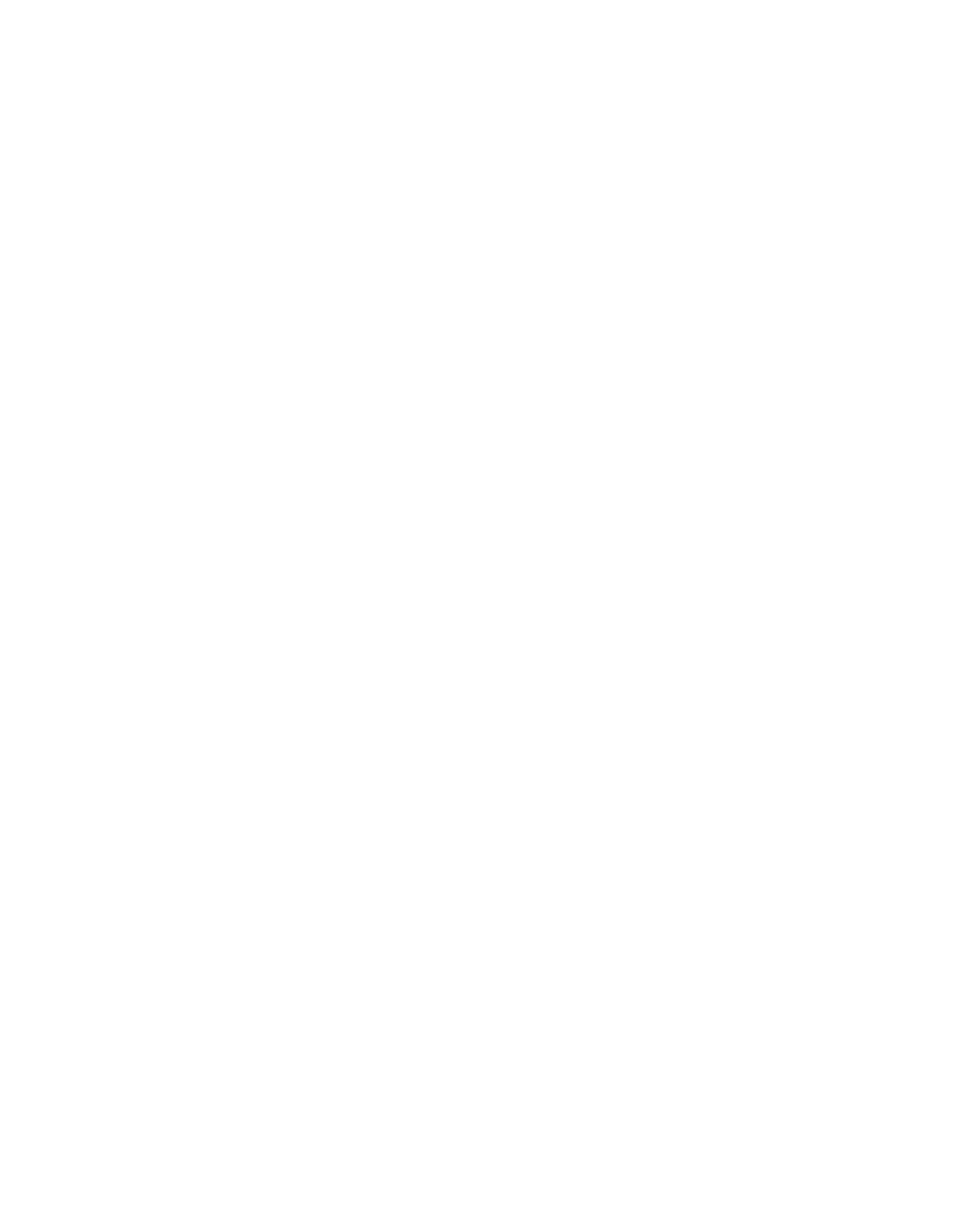#### CITY OF PEEKSKILL

#### Local Law No.2 Of 2004

## LOCAL WATERFRONT REVITALIZATION PROGRAM (LWRP)

## CONSISTENCY LAW

# *Section* 1 - *Title*

The Local Law will be known as the "City of Peekskill Local Waterfront Revitalization Program (LWRP) Consistency Law."

#### *<u>Section</u> 2 – Authority and Purpose*

- A. This local law is adopted under the Municipal Home Rule Law and the Waterfront Revitalization and Coastal Resources Act of the State of New York (Article 42 of the Executive Law).
- B. The purpose of this Local Law is to:
	- a. Implement consistency review regulations and procedures for the City of Peekskill Local Waterfront Revitalization Program (LWRP).
	- b. Provide agencies of the City of Peekskill with a framework to consider the policies and purposes contained in the LWRP when reviewing private applications for actions or direct agency actions located within the LWRP boundaries which are:
	- "Beginning at a point where the City of Peekskill/Town of Cortlandt boundary intersects with the mean high water line of the Hudson River, generally northeasterly along the City/Town boundary to where the City/Town boundary intersects with a line along the southeast bank of Peekskill Hollow Brook along the line of the 100-year flood or 100 feet back from the bank, whichever is greater; then downstream on a similar line on the other side to Union Church/Annsville Road to its intersection with Highland Avenue; then southeasterly on Highland Avenue to the Bear Mountain Parkway to the western most exit on Highland Avenue to the intersection of Highland Avenue and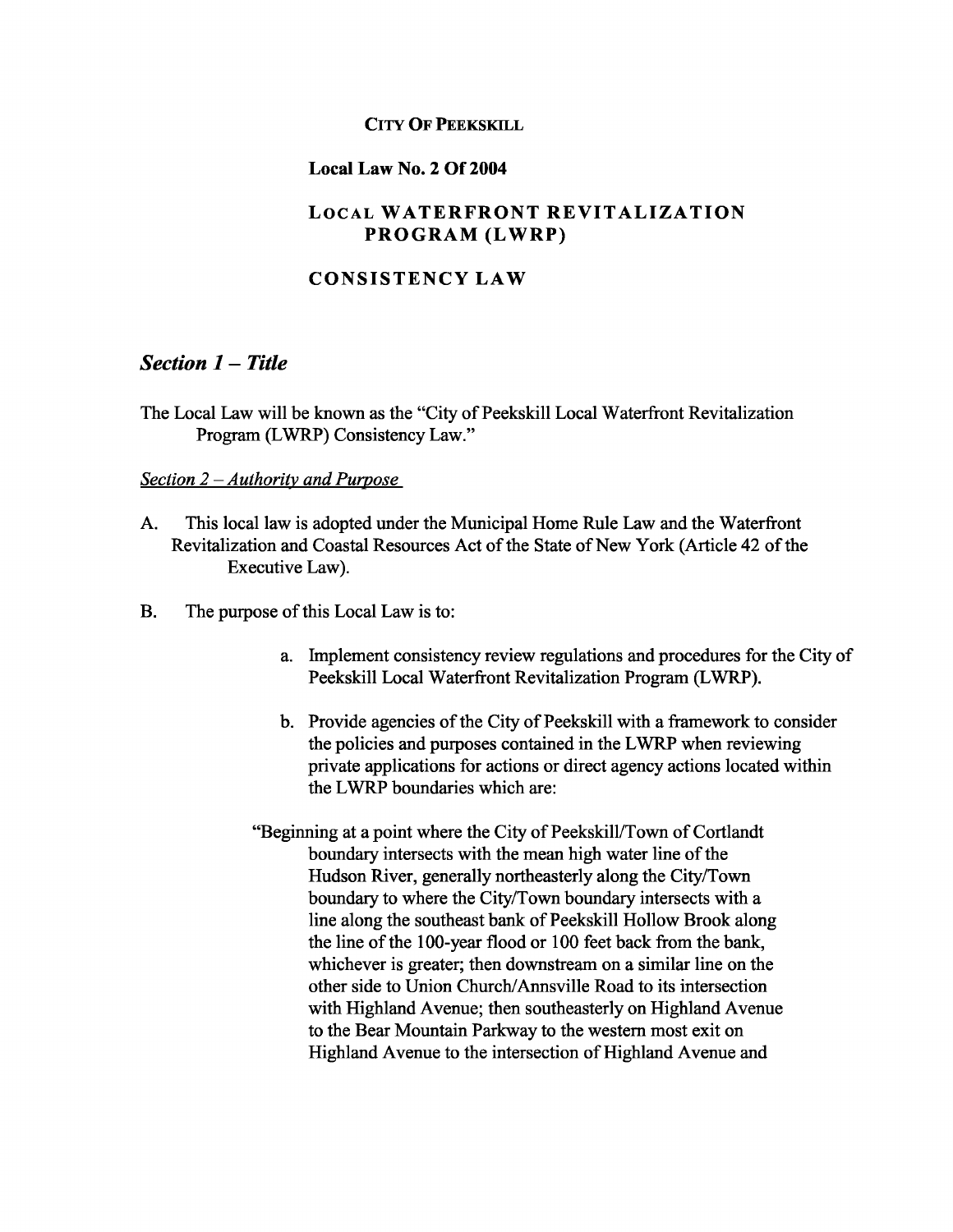> Pemart Avenue; then west along Pemart Avenue to Nelson Avenue; then south on Nelson Avenue to Phoenix Avenue; then west on Phoenix Avenue to Decatur Street; then south on Decatur Street to Paulding Street; then west on Paulding Street (Belden Street) to St. Mary's Street; then south on St. Mary's Street to John Street; then east on John Street to Spring Street; then south on Spring Street to Main Street; then easterly on Main Street to Nelson Avenue; then southerly on Nelson Avenue to South Street; then westerly and southwesterly along South Street and the South Street exit of US Route 9 to US Route 9; then southerly on US Route 9 to the southern boundary of the City of Peekskill; then generally northwesterly along the City of Peekskill/Town of Cortlandt boundary to a point where the City/Town boundary intersects with the mean high water line of the Hudson River.

The waterside boundary begins at a point where the City of Peekskill/Town of Cortlandt boundary intersects with the mean high water line of the Hudson River then northwest to the centerline of the Hudson River; then northerly along the centerline of the River that coincides with the Westchester County/Rockland County boundary to a point where the northern boundary of the City of Peekskill intersects the centerline of the Hudson River; then northeast to a point where the City of Peekskill/Town of Cortlandt boundary intersects the mean high water line of the Hudson River."

- a. Assure that proposed private and direct actions are consistent with the said policies and purposes of the LWRP.
- B. It is the intention of the City of Peekskill that the preservation, enhancement, and utilization of the natural and manmade resources of the unique coastal area of the City ofPeekskill take place in a coordinated and comprehensive manner to ensure a proper balance between natural resources and the need to accommodate population growth and economic development. Accordingly, this local law is intended to achieve such a balance permitting the beneficial use of coastal resources while preventing loss of living coastal resources; diminution of open space area or public access to the waterfront; erosion of shoreline; impairment of scenic beauty; losses due to flooding, erosion and sedimentation; or permanent adverse changes to ecological systems.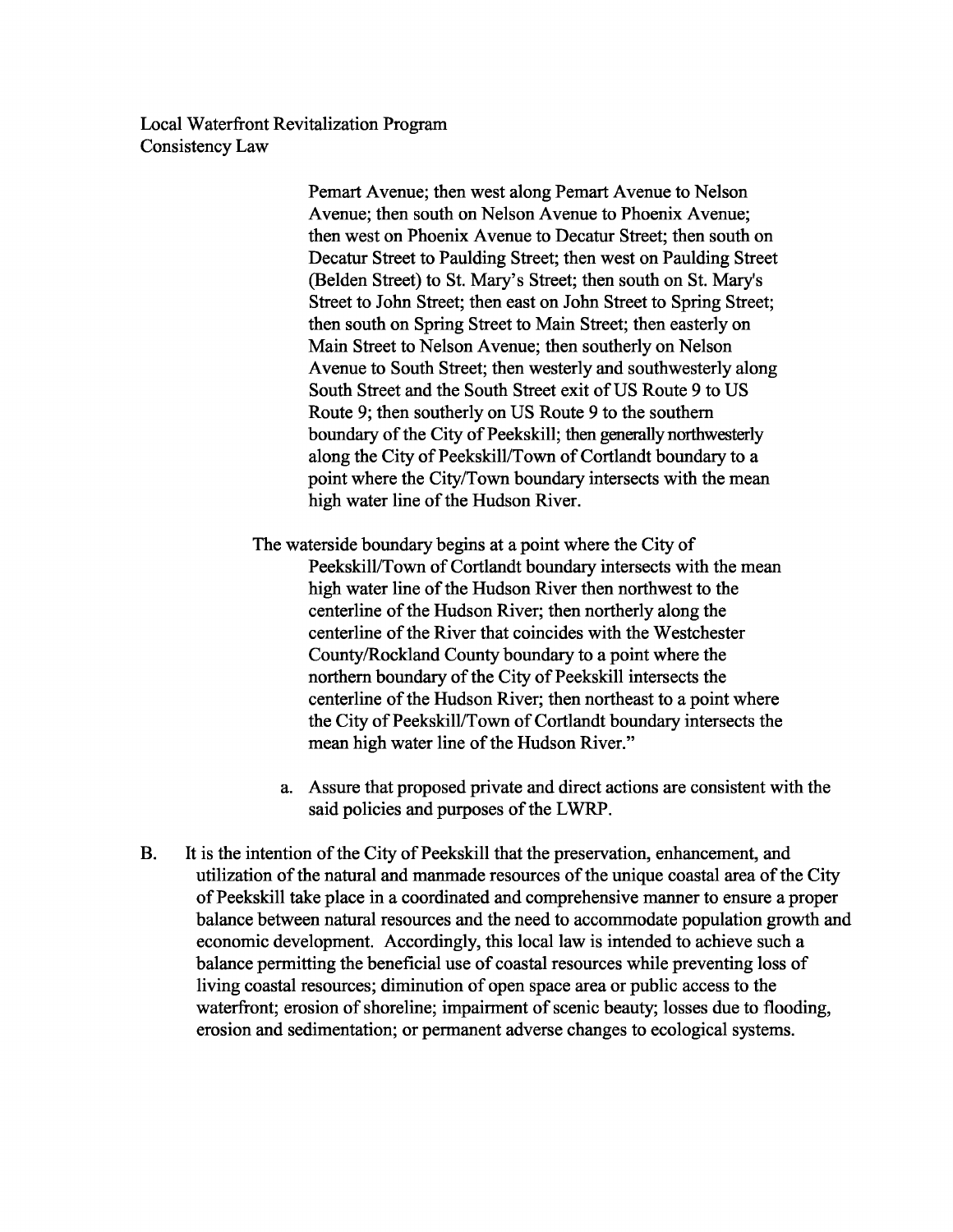C. The substantive provisions ofthis local law shall apply while there is in existence a City ofPeekskill Local Waterfront revitalization Program which has been adopted in accordance with Article 42 of the Executive Law of the State of New York.

# *Section* 3 - *Applicability*

All private applicants and all boards, commissions, agencies, departments, offices, other bodies or officers of the City of Peekskill must comply with this law to the extent applicable, prior to carrying out, approving, or finding any Type I or Unlisted Action as those terms are defined below. Type II, Excluded or Exempt Actions as defined in 6 NYCRR Section 617.2 are hereby deemed consistent with the LWRP and do not require any further deliberation.

# *Section* 4 - *Definitions*

As used in this article, the following terms shall have these meanings, as indicated:

- A. "Actions" mean either Type I or Unlisted Actions as defined in SEQRA Regulations which are undertaken by an agency and which include:
	- a. Projects or physical activities, such as construction or other activities that may affect the environment by changing the use, appearance or condition of any natural resource of structure, that:
		- i. Are directly undertaken by an agency; of
		- ii. Involve funding by an agency; or
		- iii. Require one or more new or modified approvals from an agency or agencies;
	- b. Agency planning and policy making activities that may affect the environment and commit the agency to a definite course of future decisions;
	- c. Adoption of agency rules, regulations and procedures, including local laws, codes, ordinances, executive orders and resolutions that may affect the environment; and
	- d. Any combinations of the above.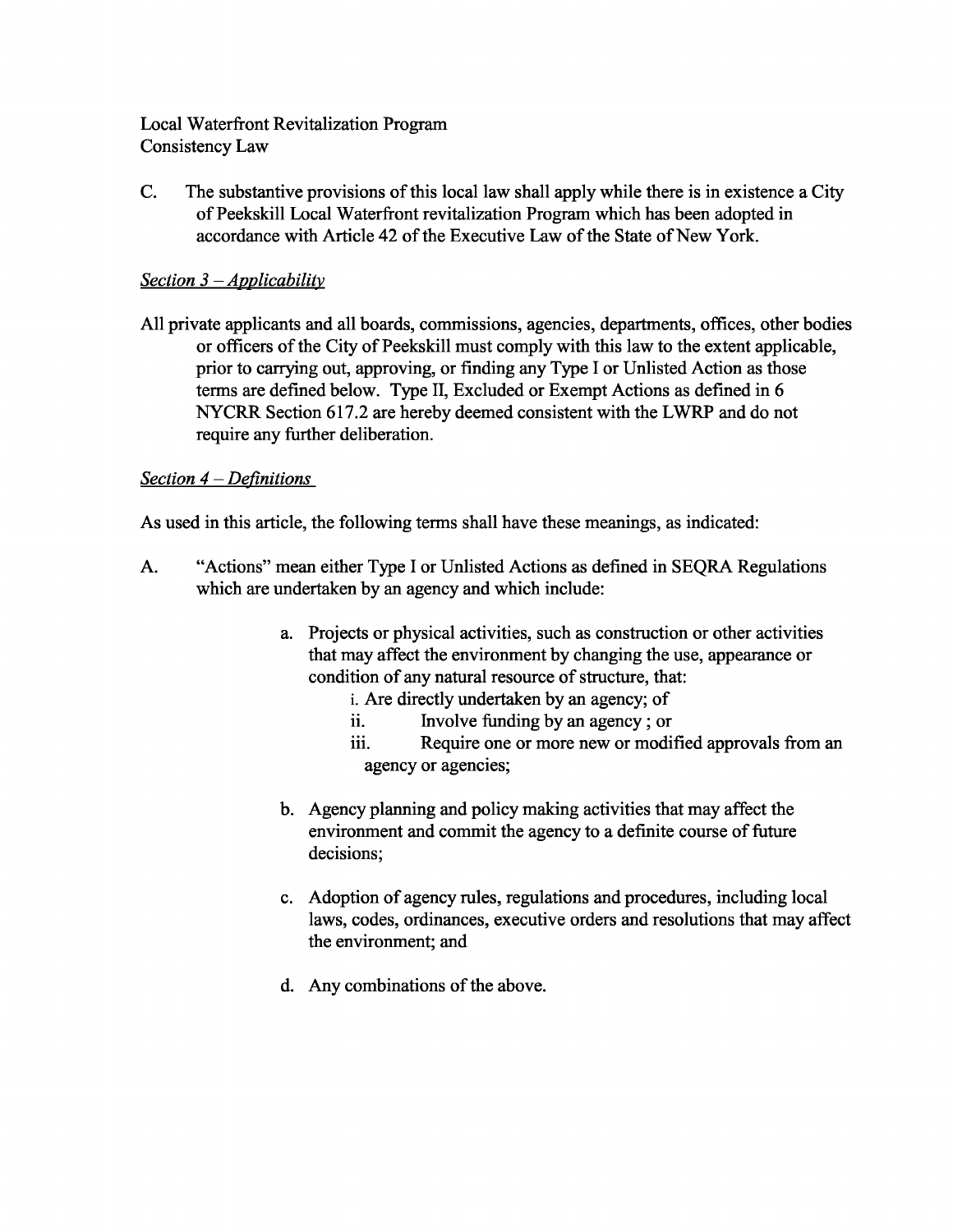- B. "Agency" means any department, board, commission, council, or other agency of the City of Peekskill which has jurisdiction by law to approve or directly undertake a given action.
- C. "Certification of Determination" means a notice prepared by the Department of Planning, Development and Code Assistance or other appropriate agency and filed with the Clerk of the City of Peekskill, which notice shall contain:
	- a. A statement specifying whether the proposed action is or is not consistent to the maximum extent practicable with the policies of the LWRP; and
	- b. A brief statement and precise description of the nature, extent and location of the action; and
	- c. A brief statement of the reasons supporting the determination.
- D. "City" means the City of Peekskill.
- E. "Common Council" means the Common Council of the City of Peekskill.
- F. "Coastal Assessment Form (CAP)" means the form used by an agency to assist it in determining the consistency of an action with the Local Waterfront Revitalization Program.
- G. "Consistent" means that the action will fully comply with the LWRP policy standards and conditions, and whenever practicable, will advance one or more of them.
- H. "Direct Actions" means actions planned and proposed for implementation by an agency, such as, but not limited to a capital project, rule making, procedures making and policy making.
- I. "EAP" means Environmental Assessment Form.
- J. "EIS" means Environmental Impact Statement.
- K. "Excluded Action" means an action which was undertaken, funded or approved prior to the effective dates set forth in SEQRA.
- L. "Exempt Action" means any one of the following:
	- a. Enforcement or criminal proceedings or the exercise of prosecutorial discretion in determining whether or not to institute such proceedings;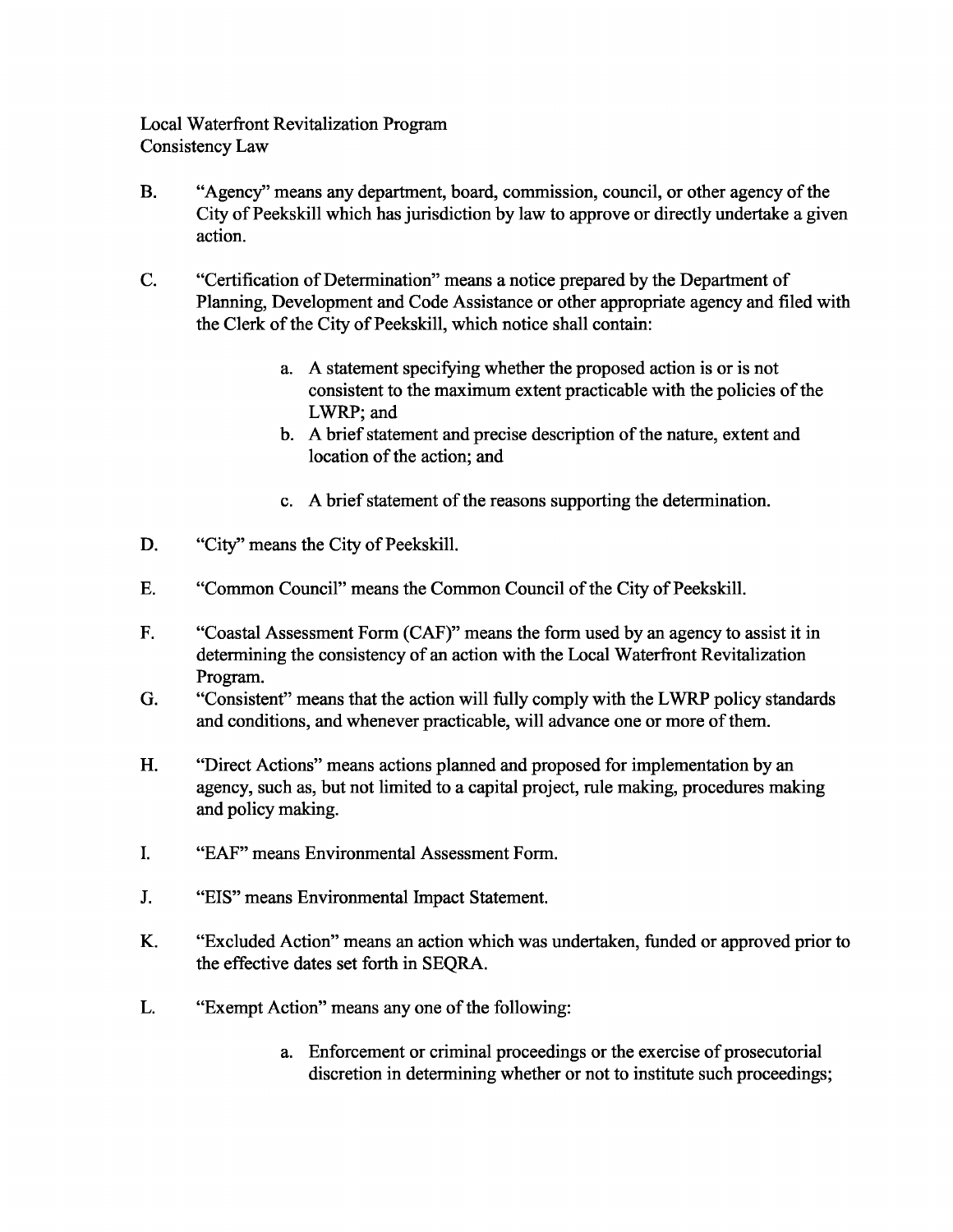- b. A ministerial act which means an action performed upon a given state of facts in a prescribed manner imposed by law without the exercise of any judgment or discretion as to the propriety of the action, such as the granting of a driver's license, although such law may require to a limited degree, a construction of its language or intent;
- c. Maintenance or repair involving no substantial changes in an existing structure or facility; and
- d. With respect to the requirements of Subdivision 2 of Section 8 -0I09 of SEQRA, actions requiring a certificate of environmental compatibility and public need under Article VII or VIII of the Public Service Law and the consideration of, granting or denial of any such certificate.
- M. "Lead Agency" means an agency principally responsible for carrying out, funding, or approving an action and therefore responsible for determining whether an EIS is required in connection with the action and for causing the preparation and filing of the EIS if one is required.
- N. "Local Waterfront Area (LWA)" means "Coastal Area" means a portion of the New York State coastal waters and adjacent shore lands as defined Article 42 of the Executive Law which is located within boundaries of the City of Peekskill, as shown on the Coastal Area map on file in the Office of the Secretary of State and as delineated in the City of Peekskill Local Waterfront Revitalization Program.
- O. "Local Waterfront Revitalization Program (LWRP)" means the City of Peekskill Local Waterfront Revitalization Program, approved by the Secretary of State pursuant to the Waterfront Revitalization and Coastal Resources Act (Executive Law, Article 42), a copy of which is on file on the Office of the Clerk of the City of Peekskill.

# *Section* 5 – *Review* of *Actions*

- A. Responsibility for determining the consistency of actions:
	- a. Common Council: determines consistency with the LWRP of: 1. those actions which require Common Council approval, including special permits and zoning changes, and 2. any remaining local agency actions which are not the responsibility of the Planning Commission or the Zoning Board of Appeals as described below.
	- b. Planning Commission: determines consistency with the LWRP of those actions which require Planning Commission approval, including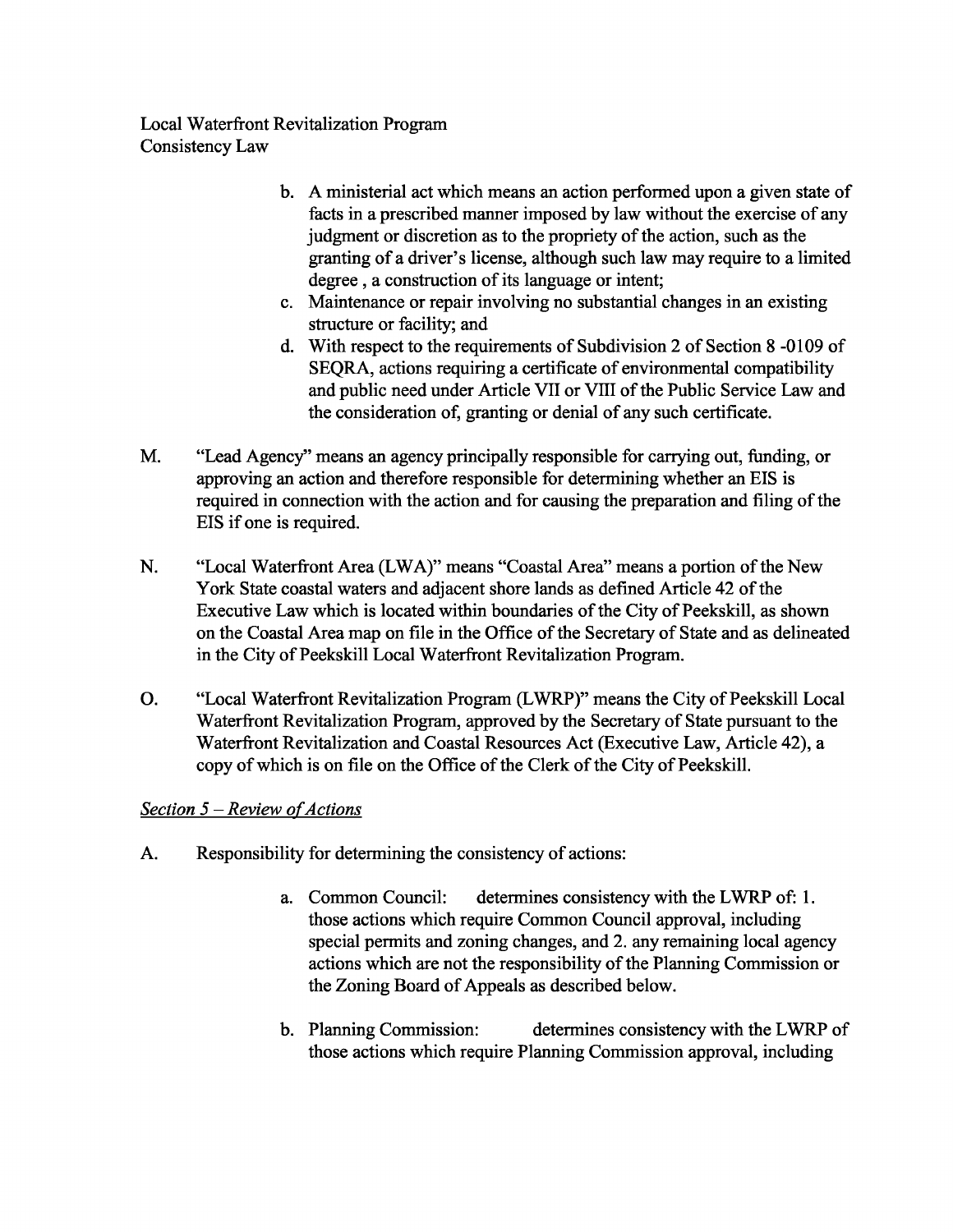> special permits, site plans and subdivision plans for proposed developments.

- c. Zoning Board of Appeals: determines consistency with the LWRP of those actions which require Zoning Board of Appeals approval, including use and area variances.
- d. Other local agencies: refer actions to be reviewed for LWRP consistency, along with Coastal Assessment Forms, to the Common Council.
- B. Commencement of Review:
- Each agency proposing to review or undertake a Type I or Unlisted Action in the Local Waterfront Area shall prepare or shall cause an applicant to prepare a Coastal Assessment Form (CAP). The agency shall refer within ten (10) days the CAP and other pertinent information for the action to the City of Peekskill Department of Planning, Development, and Code Assistance (DPDCA) for review and recommendations regarding the action's consistency with policies and purpose of the LWRP. The DPDCA shall complete its review of the proposed action's consistency and prepare a written recommendation to the referring agency within thirty (30) days of the referral date.
- C. Determination of Consistency:
- Prior to a City Agency's undertaking or approving a proposed Type I or Unlisted Action in the Local Waterfront Area the DPDCA shall either:
- A. Find and certify in writing that the action will not substantially hinder the achievement of any of the policies and purposes of the LWRP; or
- B. Ifthe action will substantially hinder the achievements of any policies and purpose of the LWRP, such action shall not be undertaken unless the DPDCA shall instead find and certify that the following three requirements are satisfied:
	- a. No reasonable alternatives exist which would permit that action to be taken in a manner, which would not substantially hinder the achievement of such policy or purpose;
	- b. The action taken would minimize all adverse effects on the local policy and purpose to the maximum extent practicable; and
	- c. The action will result in an overriding public benefit.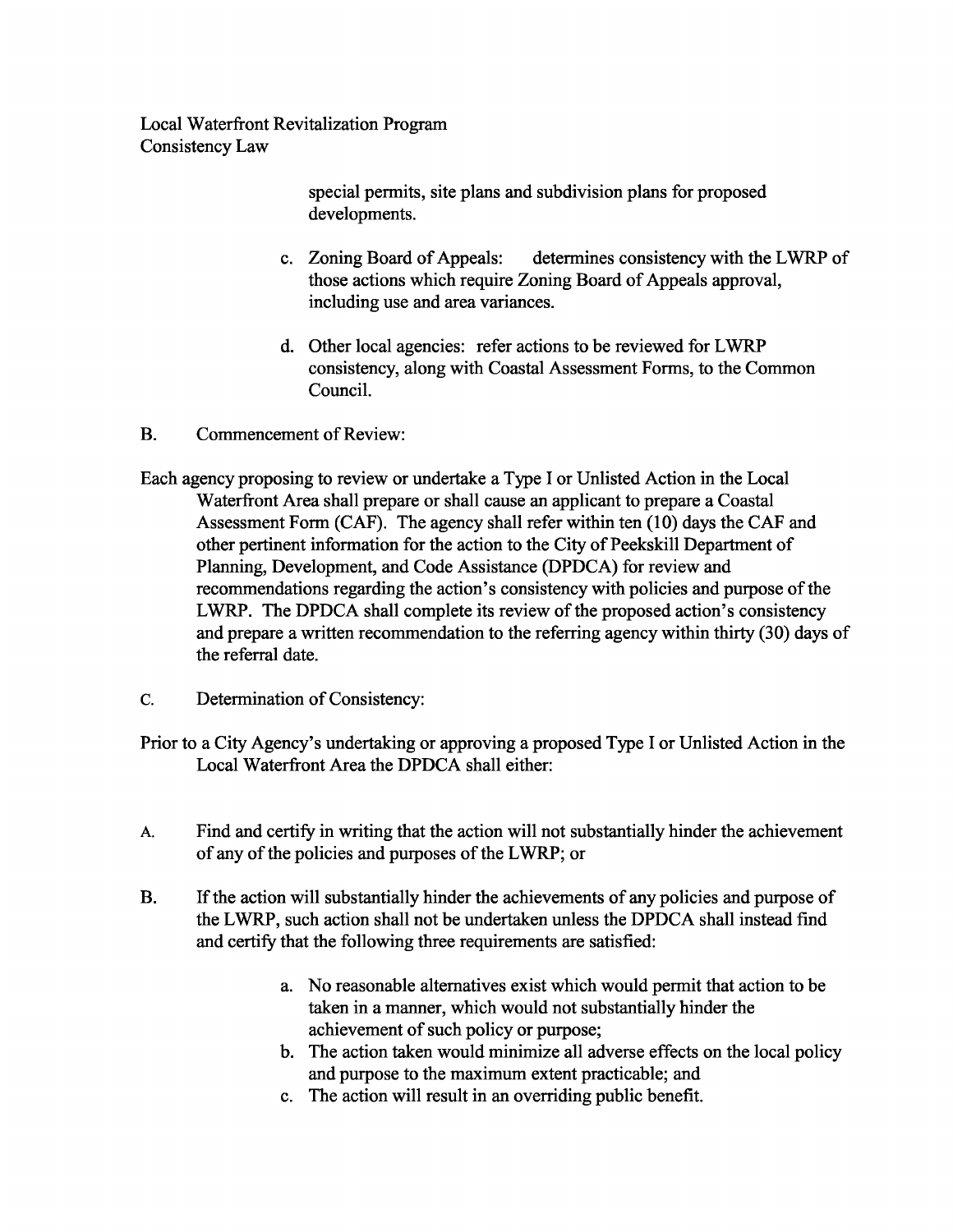- Such certification shall constitute a determination that the action is consistent to the maximum extent practicable with the LWRP.
- C. Such certification that a project is consistent to the maximum extent practicable with the policies and purposes of the LWRP shall be made only:
	- a. Following a determination pursuant to Section 6 or 7 of Part 617 that the proposed action will not have any significant adverse environmental impacts; and, if referred to the Department of Planning, Development and Code Assistance for review and recommendation pursuant to Section of the local law, either upon receipt of such recommendation in writing or after he lapse of thirty  $(30)$  days for the recommendations, or
	- b. As part of the findings prepared by that City agency pursuant to Section of part 617, if the proposed action has been determined to have significant adverse environmental impacts and made subject to the environmental impact statement (EIS) procedures of Section 8 of Part 617, or
	- c. Where certifications is made as part of findings prepared pursuant to NYCRR 617.9 (i.e., where Section 8C2. applies) it shall be filed with the SEQRA findings of that section. Otherwise it shall be filed with the City Clerk before the action is taken. Such files shall be made available for public inspection upon request.

### *Section* 6 - *Policy Standards and Conditions*

- Actions to be undertaken shall be evaluated for consistency in accordance with the following LWRP policy standards and conditions, which is on file in the City Clerk's Office and available for inspection during normal business hours. In the case of direct actions, the responsible board shall also consult with Section III of the LWRP in making its consistency determination. The action shall be consistent with the policy to:
- A. Policy 1: restore, revitalize, and redevelop deteriorated and underutilized waterfront areas for commercial, industrial, cultural, recreational, and other compatible uses.
- B. Policy 1a: promote a physical, economic and cultural link between the Central Business District (CDB) [Business Improvement District (BID)] and the Hudson River, by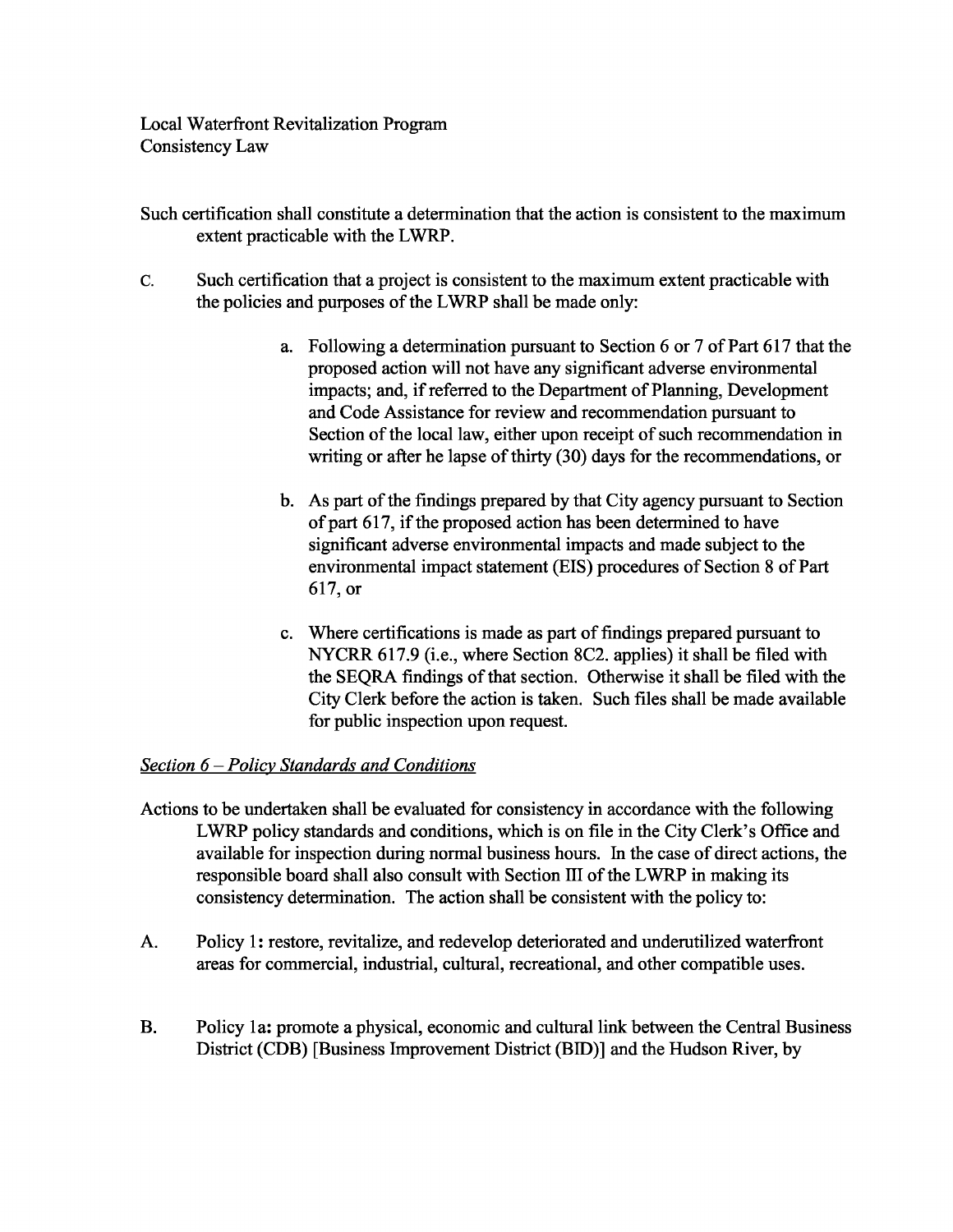> encouraging landscaping, facade improvements and the development of attractive pedestrian ways and publicly-oriented space.

- C. Policy 1b: promote the continued redevelopment of the Charles Point portion of the southern planning area with commercial and light industrial uses, and where feasible, with water dependent and water enhanced uses for parcels abutting the Hudson River.
- D. Policy 1c: encourage redevelopment of the St. Mary's property and St. Joseph's property for residential and other related uses and support in-fill and conversion of existing buildings in residential neighborhoods.
- E. Policy 2: facilitate the siting ofwater dependent uses and facilities on or adjacent to coastal waters.
- F. Policy 2a: water-dependent uses and activities of a recreational or commercial nature will be encouraged on water abutting parcels, especially in the Charles Point Industrial Park and in the Central Planning Area in the vicinity of Riverfront Green, particularly on the following sites, Resource Recovery Plant at Charles Point, Pier at Riverfront Green, Peekskill Yacht Club, and the former Hudson Valley Yacht Club site.
- G. Policy 3: further develop the state's major ports of Albany, Buffalo, New York, Ogdensburg, and Oswego as centers of commerce and industry, and encourage the sitting, in these port areas, including those under the jurisdiction of state public authorities of land use and development which is essential to or in support of waterborne transportation of cargo and people.
- H. Policy 4: strengthen the economic base of smaller harbor areas by encouraging the development and enhancement of those traditional uses and activities which have provided such areas with their unique maritime identity.
- I. Policy 5: encourage the location of development in areas where public services and facilities essential to such development are adequate, except when such development has special functional requirements or other characteristics which necessitates its location in other coastal areas.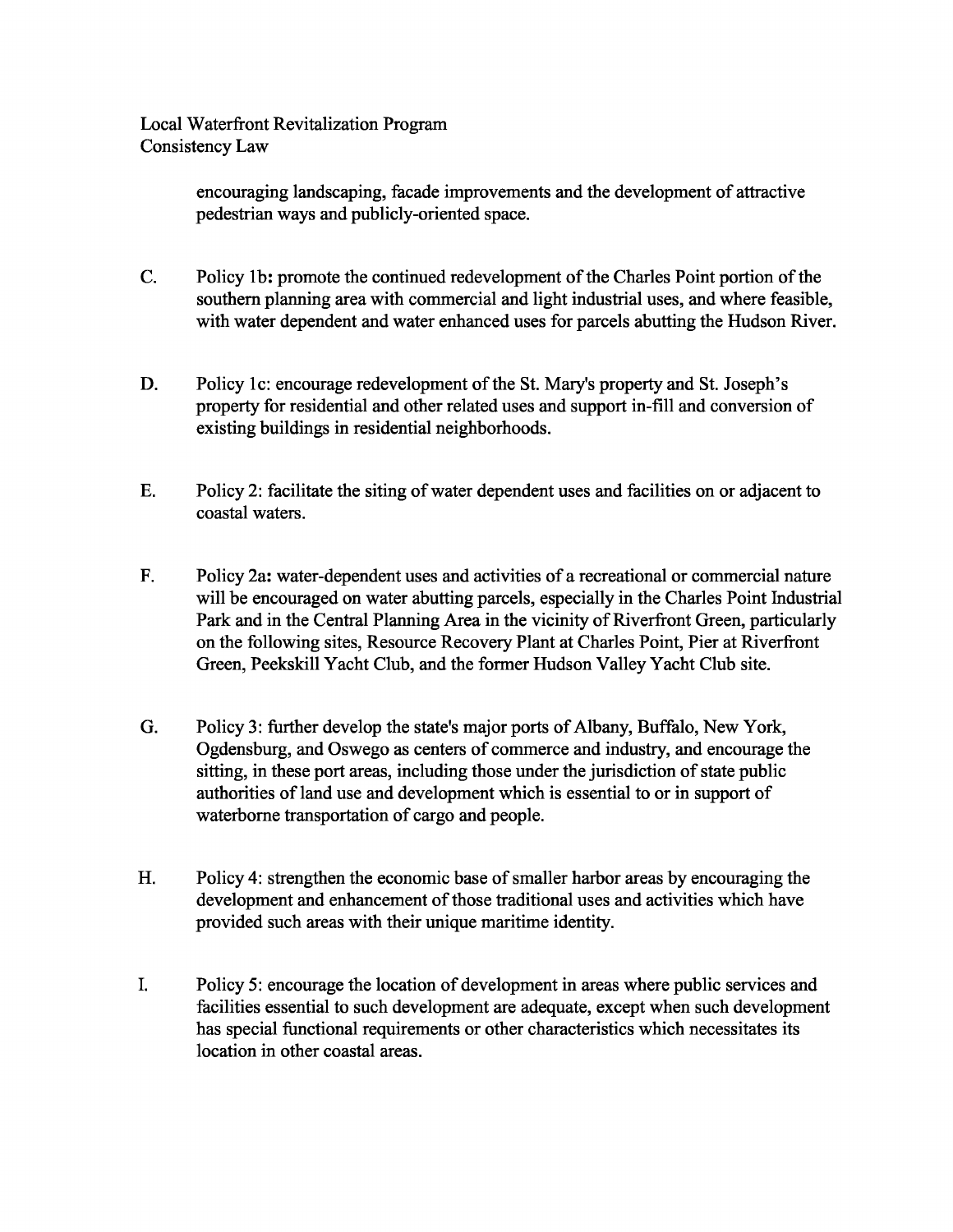- J. Policy 6: expedite permit procedures in order to facilitate the sitting of development activities at suitable locations.
- K. Policy 7: significant coastal fish and wildlife habitats, as identified on the coastal area map, shall be protected, preserved, and, where practical, restored so as to maintain their viability as habitats.
- L. Policy 7a: fish and wildlife habitats of local importance Are of value to the city and its natural resource Inventory and shall be protected, preserved and, where practical, restored so as to maintain their viability.
- M. Policy 8: protect fish and wildlife resources in the coastal area from the introduction of hazardous wastes and other pollutants which bio-accumulate in the food chain or which causes significant sub-lethal or lethal effect on those resources.
- N. Policy 9: expand recreational use of fish and wildlife resources in coastal areas by increasing access to existing resources, supplementing existing stocks, and developing new resources. Such efforts shall be made in a manner that ensures the protection of renewable fish and wildlife Resources and considers other activities dependent on them.
- o. Policy 10: further develop commercial finfish, shellfish, and crustacean resources in the coastal area by encouraging the construction of new, or improvement of existing onshore commercial fishing facilities, increasing marketing of the state's seafood products, maintaining adequate stocks, and expanding aquaculture facilities.
- P. Policy 11: buildings and other structures will be sited in the coastal area so as to minimize damage to property and the endangering of human lives caused by flooding and erosion.
- Q. Policy 12: activities or development in the coastal area will be undertaken so as to minimize damage to natural resources and property from flooding and erosion by protecting natural protective features including beaches, dunes, barrier islands and bluffs. Primary dunes will be protected from all encroachments that could impair their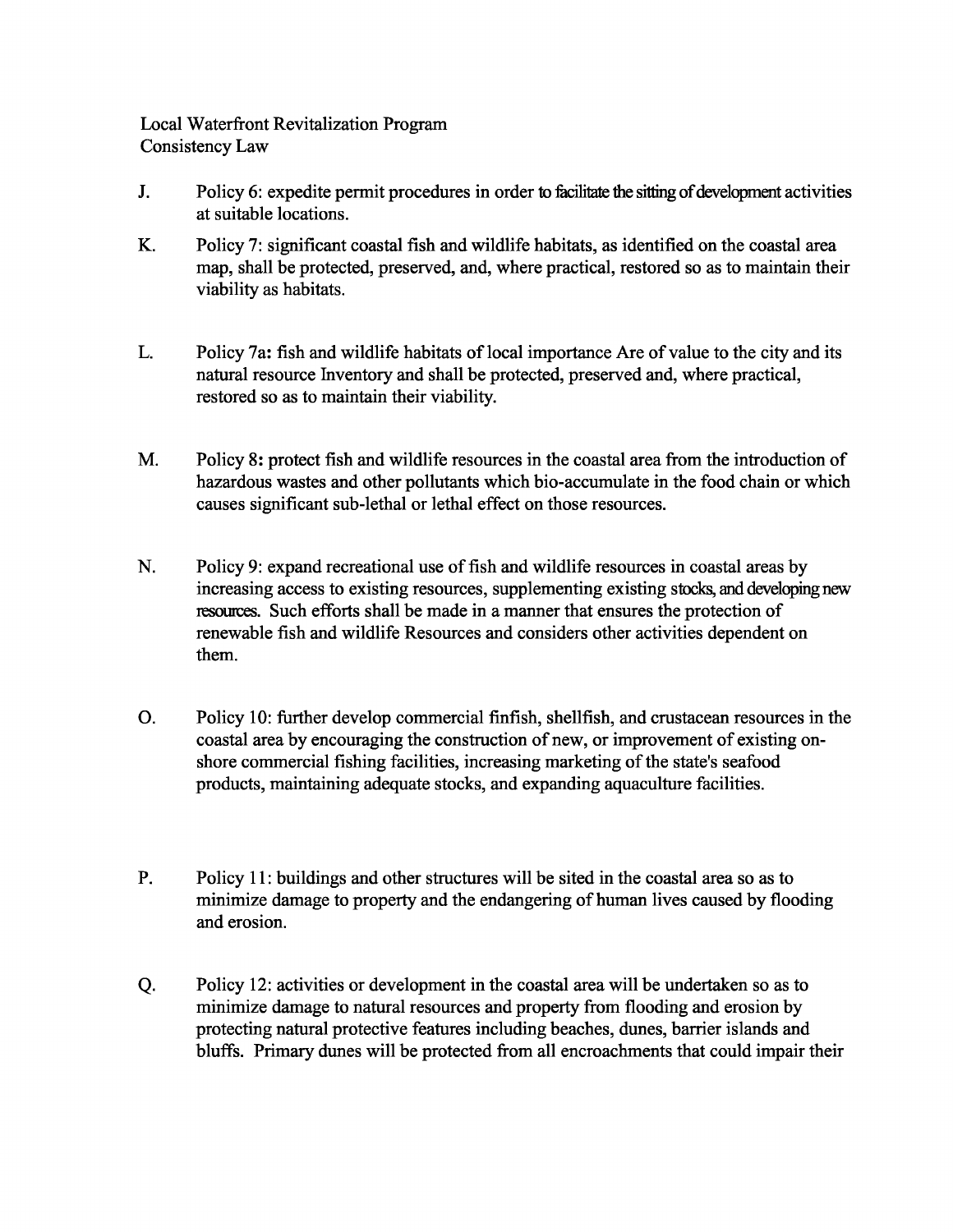natural protective capacity.

- R. Policy 13: the construction or reconstruction of erosion protection structures shall be undertaken only if they have a reasonable probability of controlling erosion for at least thirty years as demonstrated in design and construction standards and/or assured maintenance or replacement programs.
- S. Policy 14: activities and development including the construction or reconstruction of erosion protection structures, shall be undertaken so that there will be no measurable increase in erosion or flooding at the site of such activities or development, or at other locations.
- T. Policy 15: mining, excavation or dredging in coastal waters shall not significantly interfere with the natural coastal processes which supply beach materials to land adjacent to such waters and shall be undertaken in a manner which will not cause an increase in erosion of such land.
- U. Policy 16: public funds shall only be used for erosion protective structures where necessary to protect human life, and new development which requires a location within or adjacent to an erosion hazard area to be able to function, or existing development; and only where the public benefits outweigh the long term monetary and other costs including the potential for increasing erosion and adverse effects on natural protective features.
- v. Policy 17: whenever possible, use non-structural measures to minimize damage to natural resources and property from flooding and erosion. Such non structural measures shall include: (i) the set back of buildings and structures outside the flood hazard area; (ii) the planting of vegetation and the installation of sand fencing; (iii) the reshaping of bluffs; and (iv) tie flood-proofing of buildings or their elevation above the base flood level.
- W. Policy 18: to safeguard the vital economic, social and environmental interests of the state and of its citizens, proposed major actions in the coastal area must give full consideration to those interests, and to the safeguards which the state has established to protect valuable coastal resource areas.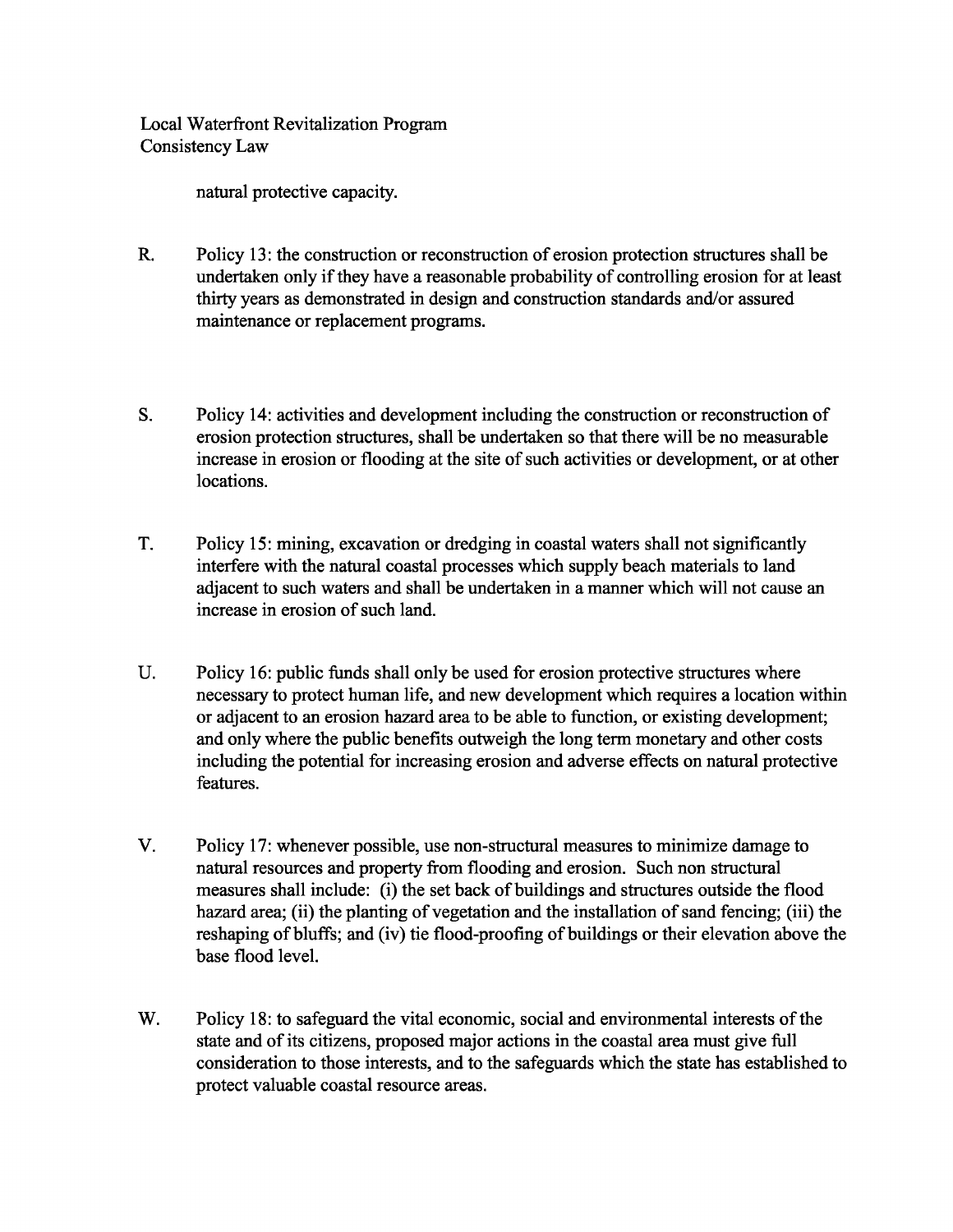- X. Policy 19: protect, maintain, and increase the level and Types of access to public waterrelated recreation resources and facilities so that these resources and facilities may be fully utilized in accordance with reasonably anticipated public recreation needs and the protection of historic and natural resources. In providing such access, priority shall be given to public beaches, boating facilities, fishing areas and waterfront parks.
- Y. Policy 19a: improve pedestrian and vehicular access to Riverfront Green, Peekskill Landing, the Peekskill Yacht Club area and waterborne and pedestrian access to the Annsville Creek area as appropriate. Also, improve Central Avenue as a link between the waterfront and the Central Business District.
- Z. Policy 19b: new structures shall not decrease public access to the water. New structures shall not infringe upon existing public access points leading to the water in a manner that will decrease public awareness of said access points.
	- AA. Policy 19c: due to its topography, which provides sweeping and unique views of Peekskill Bay and the Hudson Highlands, public access across the St. Joseph's landform would be a desirable extension of the City's Greenway Trail System.

BB. Policy 19d: efforts to increase public access will be carefully considered during site plan review and special use permit review for all properties in the coastal zone. These efforts shall include but not be limited to, the provision of trails and easements for future access connecting to existing and future components in the City's trail system.

CC. Policy 20: access to the publicly-owned foreshore and to lands immediately adjacent to the foreshore or the water's edge that are publicly owned shall be provided, and it should be provided in a manner compatible with adjoining uses. Such lands shall be retained in public ownership.

DD. Policy 21: water-dependent and water-enhanced recreation will be encouraged and facilitated, and will be given priority over non-water related uses along the coast, provided it is consistent with the preservation and enhancement of other coastal resources and takes into account demand for such facilities. In facilitating such activities, priority shall be given to areas where access to the recreation opportunities of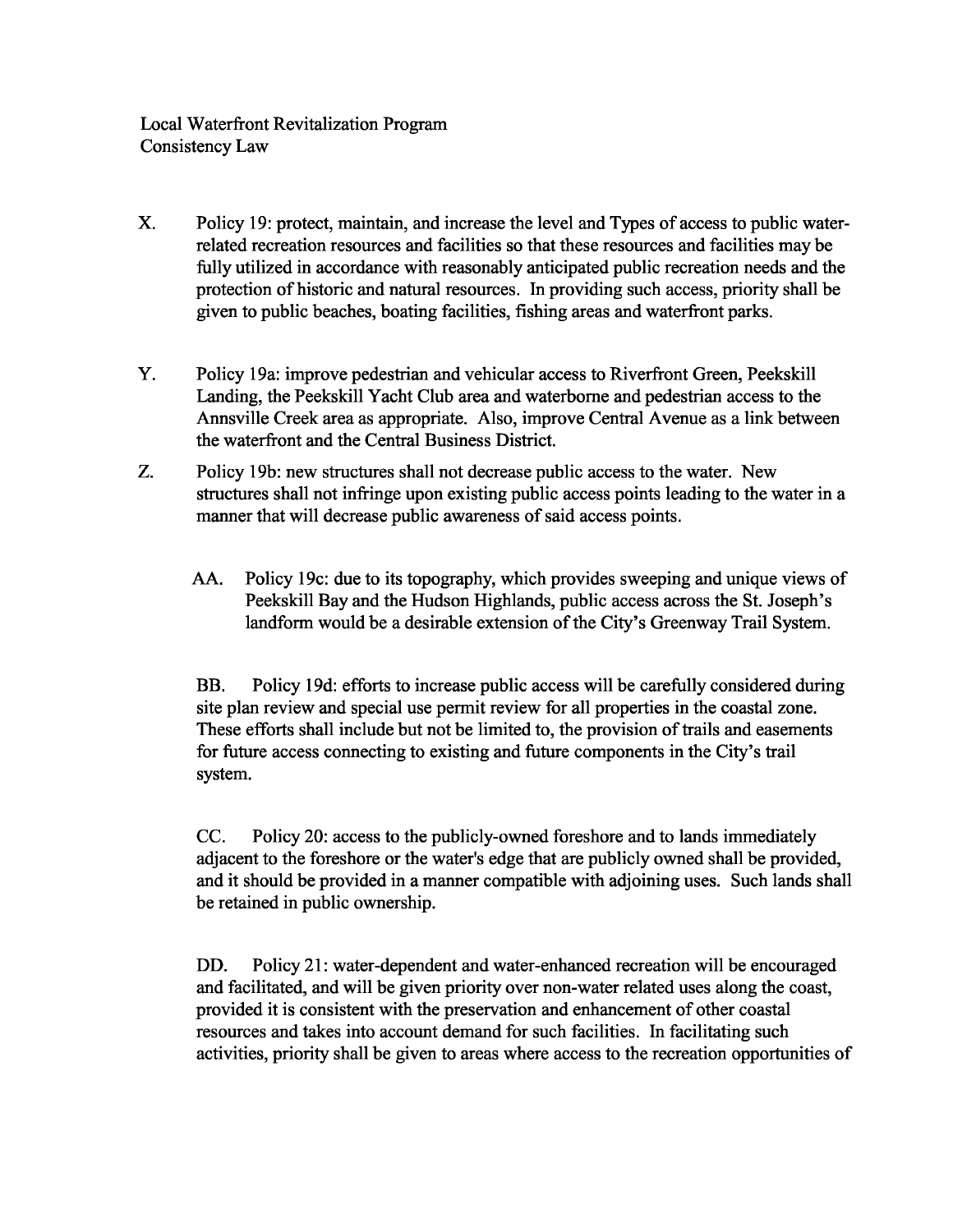> the coast can be provided by new or existing transportation services and to those areas where the use of the shore is severely restricted by existing development.

> EE. Policy 22: development, when located adjacent to the shore, will provide for water-related recreation, as a multiple use, whenever such recreational use is appropriate in light of reasonably anticipated demand for such activities and the primary purpose of the development.

FF. Policy 23: protect, enhance and restore structures, districts, areas or sites that are of significance in the history, architecture, archeology or culture of the state, its communities, or the nation.

GG. Policy 24: prevent impairment of scenic resources of statewide Significance, as identified on the Coastal Area Map. Impairment shall include: (i) the irreversible modification of geologic forms, vegetation, or structures, whenever they are significant to the scenic quality of an identified resource; and (ii) the addition of structures that because of sitting or scale will reduce identified views or which because of scale, form, or materials will diminish the scenic quality of an identified resource, such as the Hudson highlands scenic area of statewide significance.

HH. Policy 25: protect, restore or enhance natural and man-made resources which are not identified as being of statewide significance, but which contribute to the overall scenic quality of the coastal area.

II. Policy 26: to conserve and protect agricultural lands in the state's coastal area, an action shall not result in a loss, nor impair the productivity, of important agricultural lands, as identified on the coastal area map, if that loss or impairment would adversely affect the viability of agriculture in an agricultural district or if there is no agricultural district, in the area surrounding such lands.

JJ. Policy 27: decisions on the sitting and construction ofmajor energy facilities in the coastal area will be based on public energy needs, compatibility of such facilities with the environment, and the facility's need for a shorefront location.

KK. Policy 27a: decisions on the sitting and construction of major regional water dependent energy facilities in the Peekskill Coastal Area must evaluate the potential cumulative impacts associated with pre-existing facilities such as Indian Point Nuclear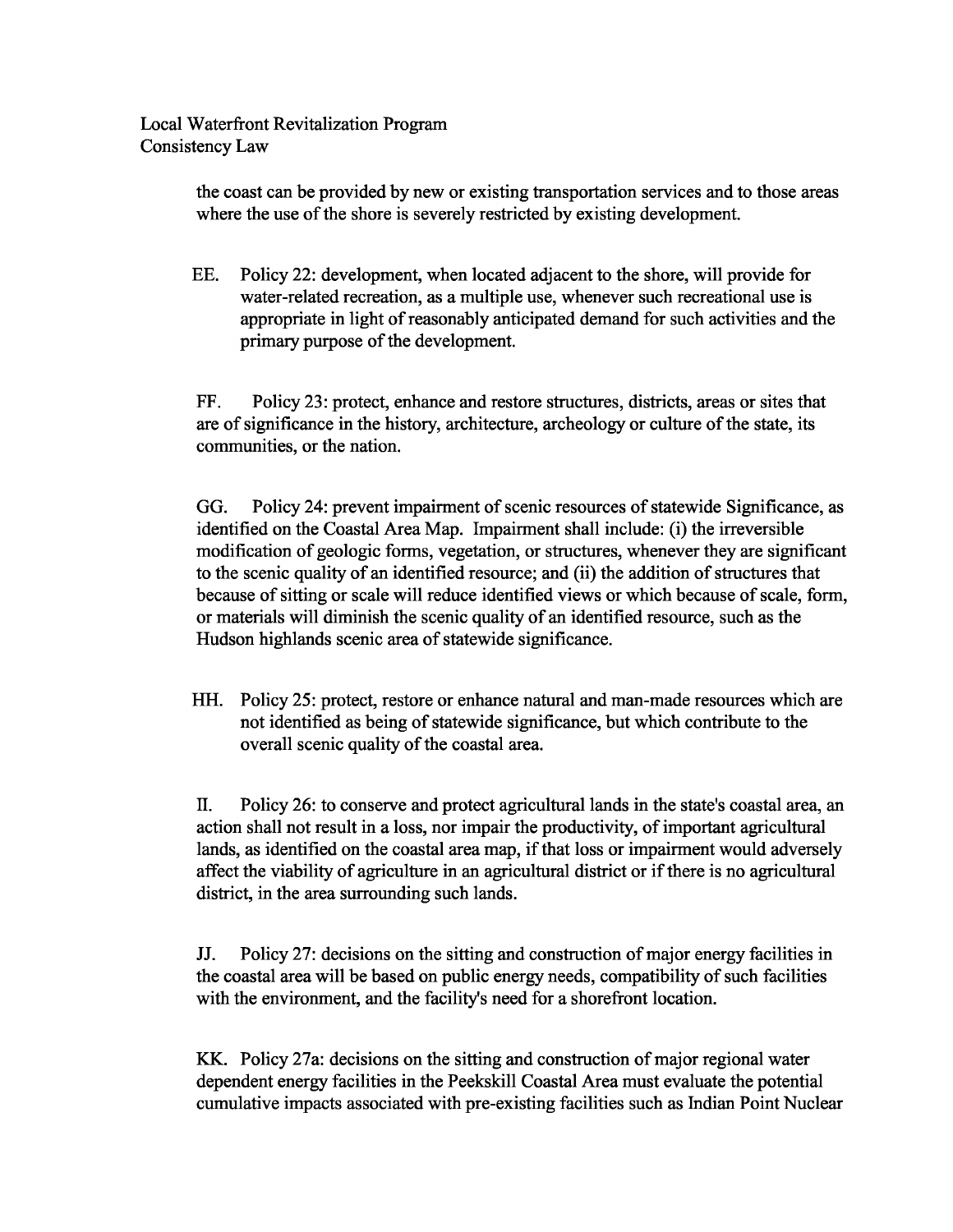> Power Plant located in the Village of Buchanan, the bowline plant located in the Town of Haverstraw, and the Lovett Plant located in the Town of Stony Point.

- LL. Policy 28: ice management practices shall not damage significant fish and wildlife and their habitats, Increase shoreline erosion or flooding, or interfere with the production of hydroelectric power.
- MM. Policy 29: encourage the development of energy resources on the outer continental shelf, in Lake Erie and in other water bodies, and ensure the environmental safety of such activities.
- NN. Policy 30: municipal, industrial, and commercial discharge of pollutants, including but not limited to, toxic and hazardous substances, into coastal waters will conform to state and national water quality standards.
- 00. Policy 31: state coastal area policies and purposes of approved local waterfront revitalization programs will be considered while reviewing coastal water classifications and while modifying water quality standards; however, those waters already overburdened with contaminants will be recognized as being a development constraint.

PP. Policy 32: encourage the use of alternative or innovative sanitary waste systems in small communities where the costs of conventional facilities are unreasonably high, given the size of the existing tax base of these communities.

QQ. Policy 33: best management practices will be used to ensure the control of stormwater runoff and combined sewer overflows draining into coastal waters.

RR. Policy 34: discharge of waste materials into coastal waters from vessels will be limited so as to protect significant fish and wildlife habitats, recreational areas and water supply areas.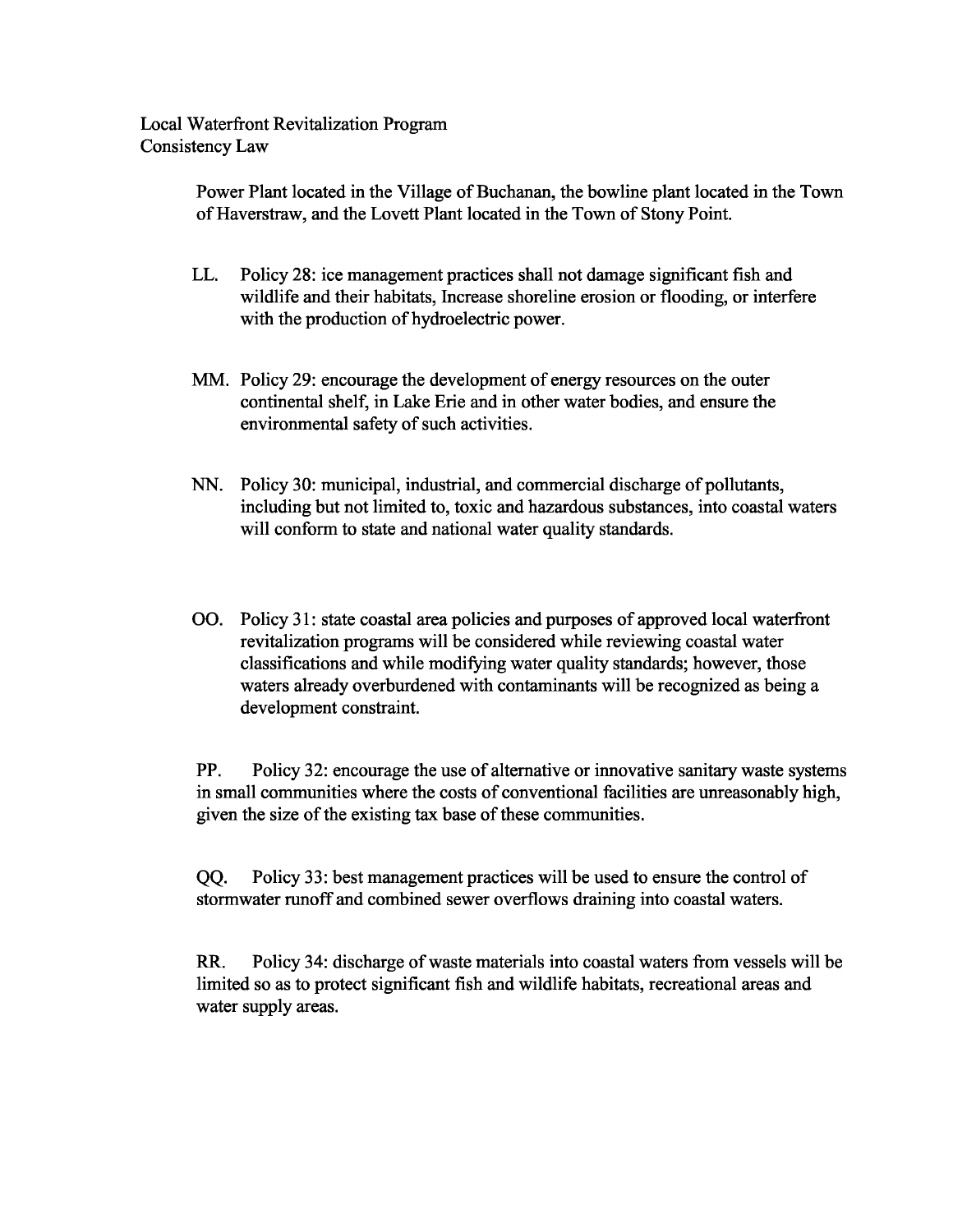> SS. Policy 34a: pumpout facilities will be required in all new or expanded marina development in order to minimize or eliminate the discharge into the Hudson River, of sewage from the growing boat population at the Peekskill waterfront.

TT. Policy 35: dredging and dredge spoil disposal in coastal waters will be undertaken in a manner that meets existing state dredging permit requirements, and protects significant fish and wildlife habitats, scenic resources, natural protective features, important agricultural lands, and wetlands.

UU. Policy 36: activities related to the shipment and storage of petroleum and other hazardous materials will be conducted in a manner that will prevent or at least minimize spills into coastal waters; all practicable efforts will be undertaken to expedite the cleanup of such discharges; and restitution for damages will be required when these spills occur.

vv. Policy 37: best management practices will be utilized to minimize the non-point discharge of excess nutrients, organics and eroded soils into coastal waters.

WW. Policy 38: the quality and quantity of surface water and groundwater supplies will be conserved and protected, particularly where such waters constitute the primary or sole source of water supply.

XX. Policy 39: the transport, storage, treatment and disposal of solid wastes, particularly hazardous wastes, within coastal areas will be conducted in such a manner so as to protect groundwater and surface water supplies, significant fish and wildlife habitats, recreation areas, important agricultural lands and scenic resources.

YY. Policy 40: effluent discharged from major steam electric generating and industrial facilities into coastal waters will not be unduly injurious to fish and wildlife and shall conform to state water quality standards.

zz. Policy 41: land use or development in the coastal area will not cause national or state air quality Standards to be violated.

AAA. Policy 42: coastal management policies will be considered if the state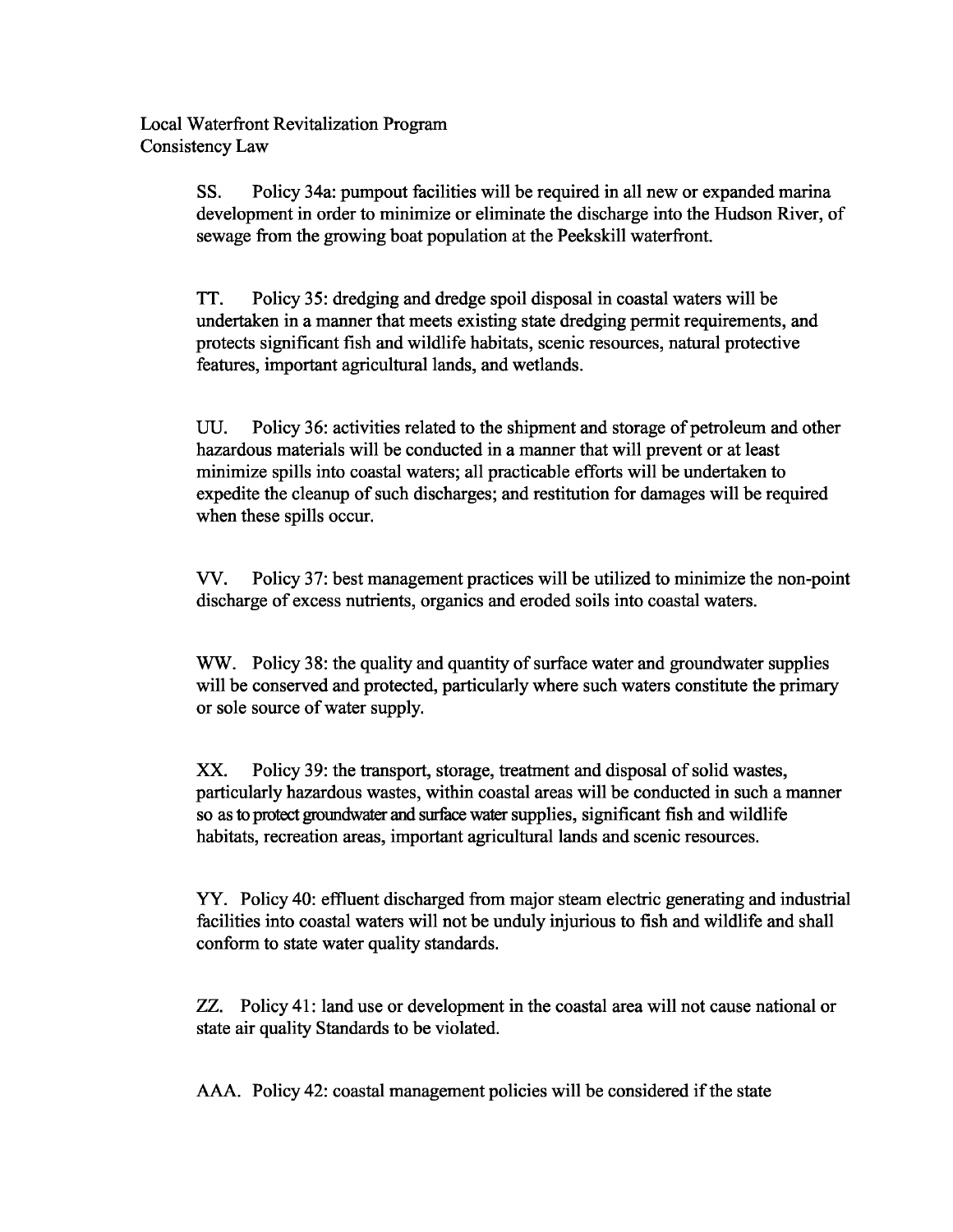> reclassifies land areas pursuant to the prevention of significant deterioration regulations of the Federal Clean Air Act.

BBB. Policy 43: land use or development in the coastal area must not cause the generation of significant amounts of the acid rain precursors: Nitrates and Sulfates.

CCC. Policy 44: preserve and protect tidal and freshwater wetlands and preserve the benefits derived from these areas.

Section 7 – Coordinated Review

The Planning Commission shall coordinate the consistency determination process required by this local law with the environmental review process required by SEQRA and 6 NYCRR Part 617, to the extent possible.

Section 8 - Enforcement

The City of Peekskill Building Inspector shall be responsible for enforcing this law. No action in the Coastal Area, which is subject to review under this law shall be commenced or undertaken until the Building Inspector has been presented with a written Certificate of Consistency from the responsible board and/or commission. Such certificate must state that the action is consistent with the City's LWRP policy standards and conditions in accordance with Section  $-$  of this Law. In the event that an activity is not being performed in accordance with this law or any conditions imposed hereunder, the Building Inspector shall issue a stop work order and all work shall immediately cease. No further work or activity shall be undertaken on the project so long as a stop work order is in effect.